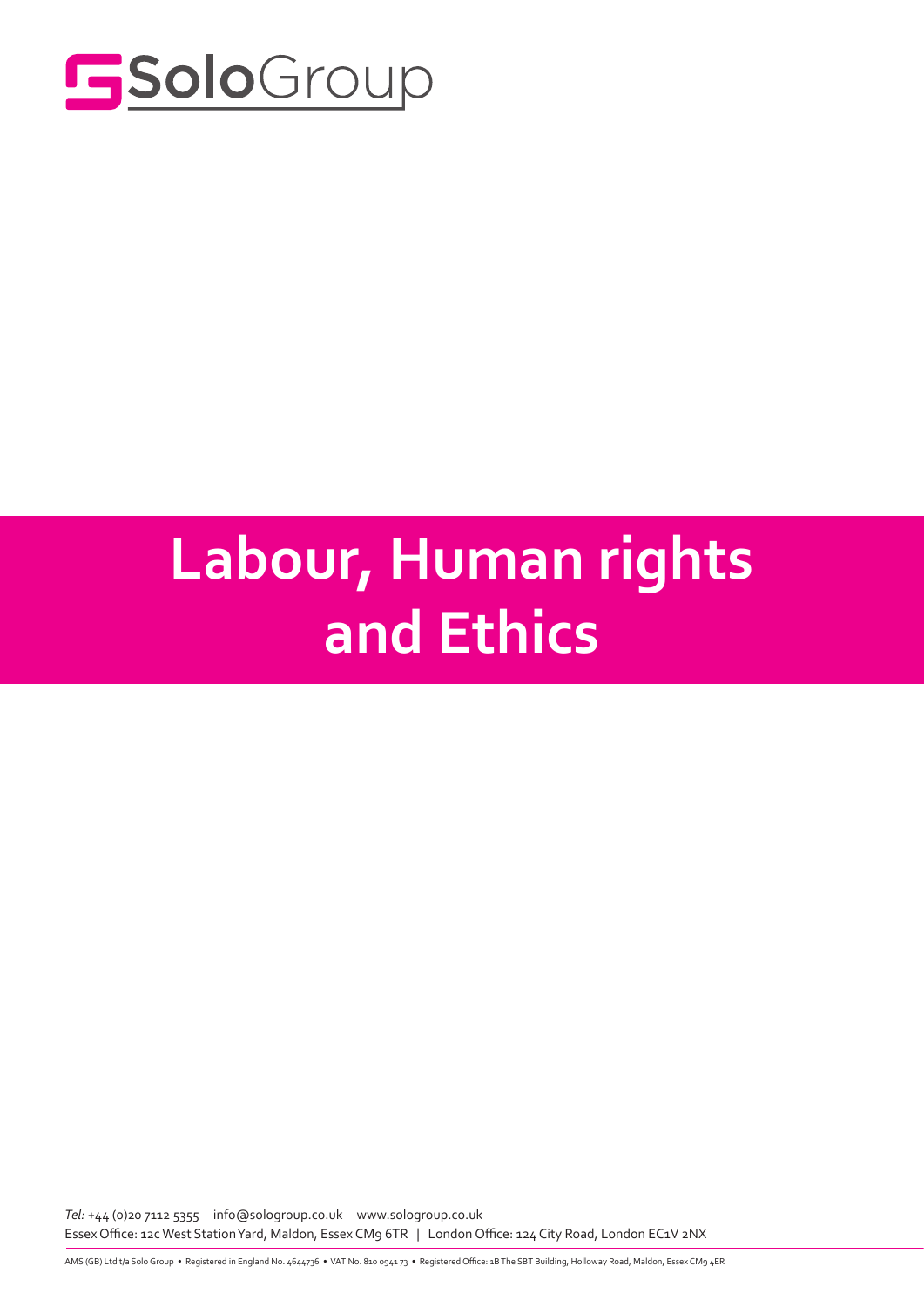## **About Us**

#### **Introduction**

The Solo Group is a trading name of AMS (GB) Limited.

The Solo Group was formed with a single purpose to link like-minded production partners who share a common work ethos – the supply of exceptional service, quality products and the delivery of projects on-time and on-budget.

#### **Service – Integrity – Value**

Our reputation is paramount. Over 30 years we have gained both knowledge and reputation, working with some of the top UK advertising and marketing agencies, worldwide print companies and with some of the largest International clients. This experience has given us a firm base to continue building our reputation.

#### **How we work**

We can manage client projects from an initial brief through to final material delivery, however, we can also input at any stage of the journey – we have a flexible approach, which we can tailor to suit the clients requirements.

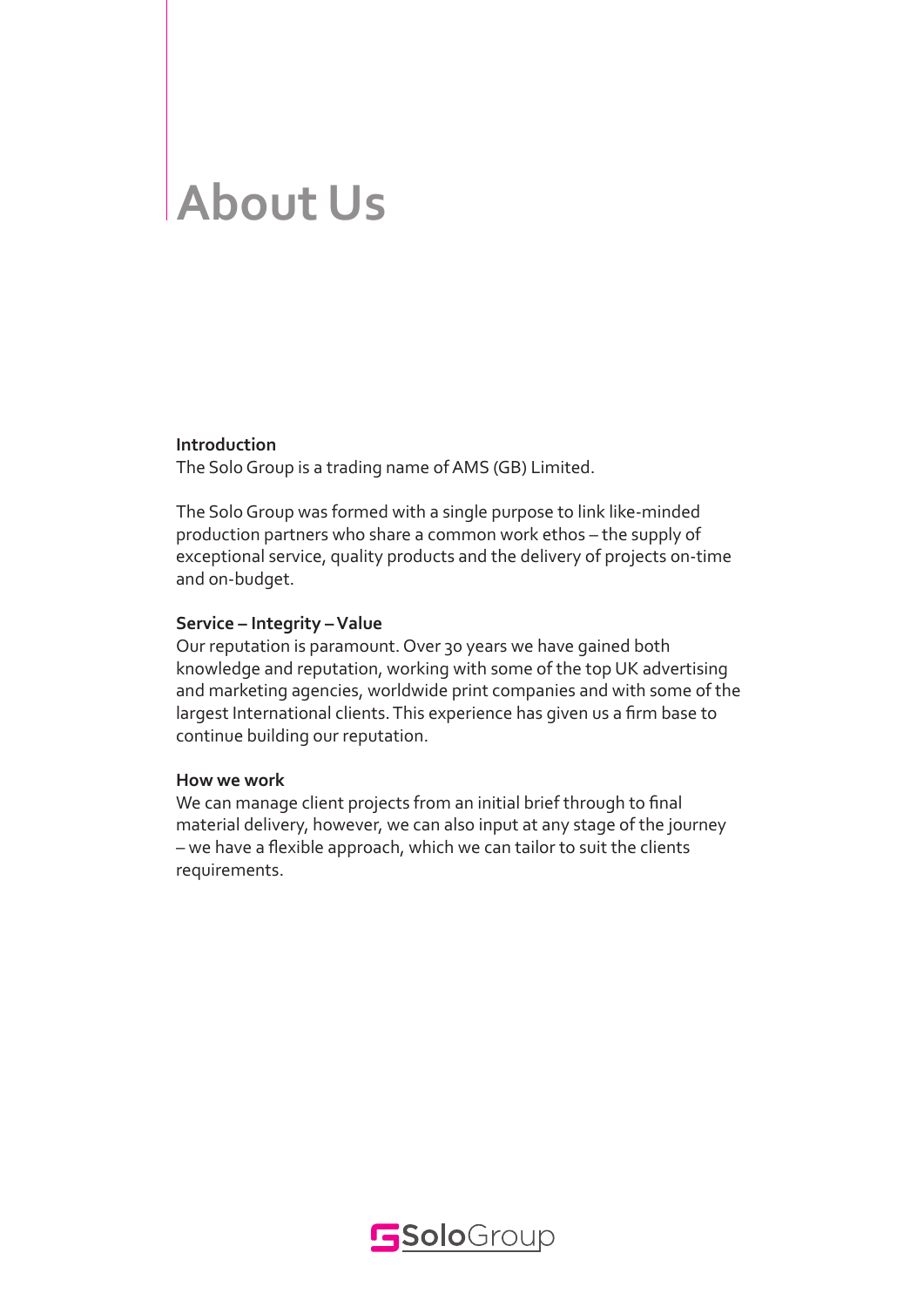# **Our Mission**

#### **MISSION**

Continue to be part of the evolution of the print & design industry by providing the most **Innovative**, **creative** and **sustainable** solutions to all projects.

#### **STRENGTH**

Deliver **excellence** by providing the best product and service.

Exemplify '**Solo Group Quality**' in everything we make, 100% of the time.

#### **COMMITMENT**

Recognise the **importance of sustainable development** by ensuring that business activities do not have an adverse impact on people, planet and prosperity.

Promote **success** for the brands we are privileged to partner with.

Nurture the **next generation of talent** using our extensive experience in design and print.

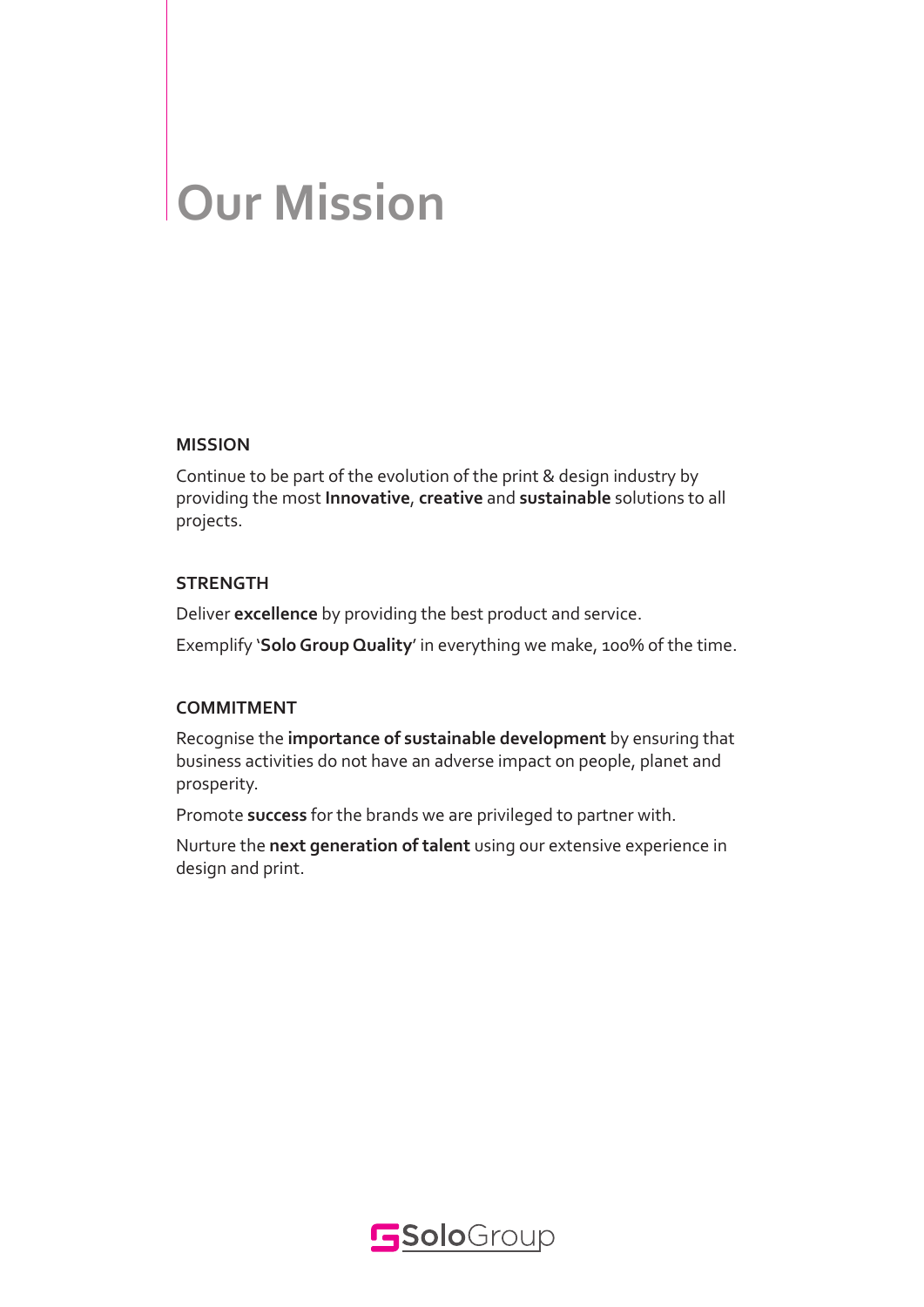### **Labour & Human Rights Policy**

#### **1.1. Employee Health & Safety:**

Solo is committed to maintaining a healthy and safe work environment and minimising any adverse health and safety impacts arising from operations.

#### **1.2. Working Conditions:**

1.2.1. Working Hours: Solo must uphold the local legal limit on hours worked, and where no limit is imposed, they must not engage employees for more than 60 hours a week at most, outside of extraordinary circumstances. Employees must receive at least 1 day off each week and must not be required to take work home.

1.2.2. Wages and Social Benefits: Solo must pay their employees either the legal minimum wage or the prevailing industry wage, whichever is higher, as well as any legally prescribed benefits. Employees must not be subject to financial penalties for poor performance or face illegal deductions for benefit payments.

#### **1.3. Career Management & Training**

1.3.1. Training & Development: Solo commits to foster a strong and committed workforce by investing in training and development of our employees.

1.3.2. Further Studies: Solo encourages and supports our employees to pursue further studies in related fields.

#### **1.4. Human Rights**

Solo respects and supports the internationally recognised human rights, such as the Universal Declaration of Human Rights and the International Labour Organisation Declaration of Fundamental Principles and Rights at Work. Solo seeks to avoid complicity in human rights abuses of any kind.

#### **1.4.1. Employment Practices**

1.4.1.1. Child labour: Solo must not, for any reasons, employ child labour. All Solo employees must be aged 18 or above.

1.4.1.2. Forced Labour: Solo must not use forced or compulsory labour of any kind, be it prison, bonded, indentured or otherwise. Furthermore, mandatory overtime is not permitted, and workers must be allowed to leave their employment after giving reasonable notice. We must never confiscate passports or work permits from employees.

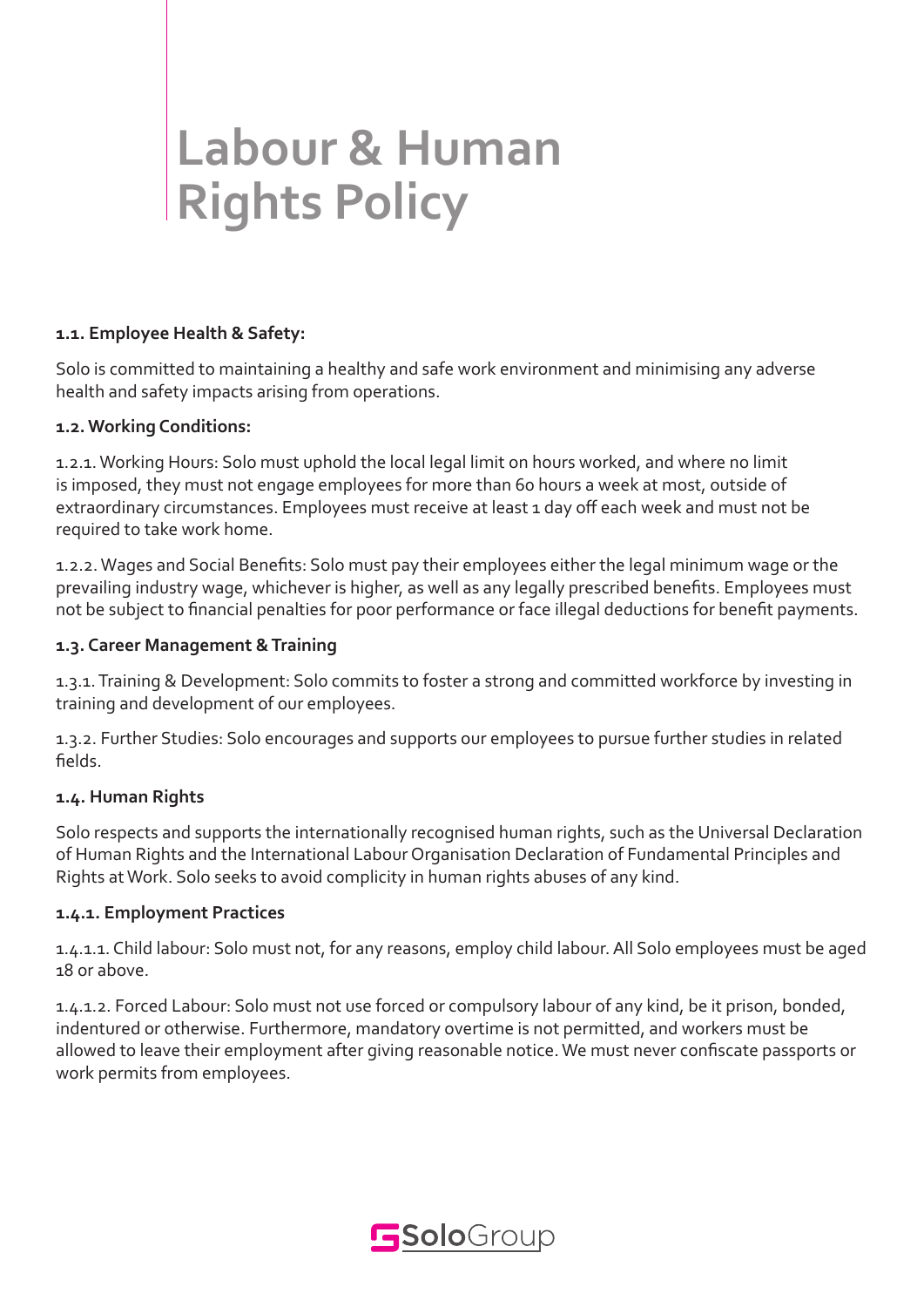#### **1.4.2. Diversity & Inclusion:**

Solo provides equal opportunities for all employees and believes that people should be recruited and promoted based on merit. Solo is committed to creating and encouraging an inclusive and supportive working environment for all Solo employees regardless of age, gender, sexual orientation, family status, disability, race including ethnic origin or nationality, religious or political beliefs.

#### **1.4.3. Social Dialogue:**

Solo recognise the right of employees to freely associate and must comply with all local laws governing the right of employees to select or not to select workplace representatives.

#### **1.5. Communication**

Solo is committed to build a supportive and pleasant workplace for everyone where employees can openly express thoughts and emotions. Solo employees should all feel comfortable to voice out their opinion whether it be through individual or casual group meetings with Human Resources Department or senior management. However, if direct communication is not possible, employees can use the suggestion box or the grievance/whistle-blowing system. All submissions will be reviewed, investigated and dealt with as quickly as possible by senior management.

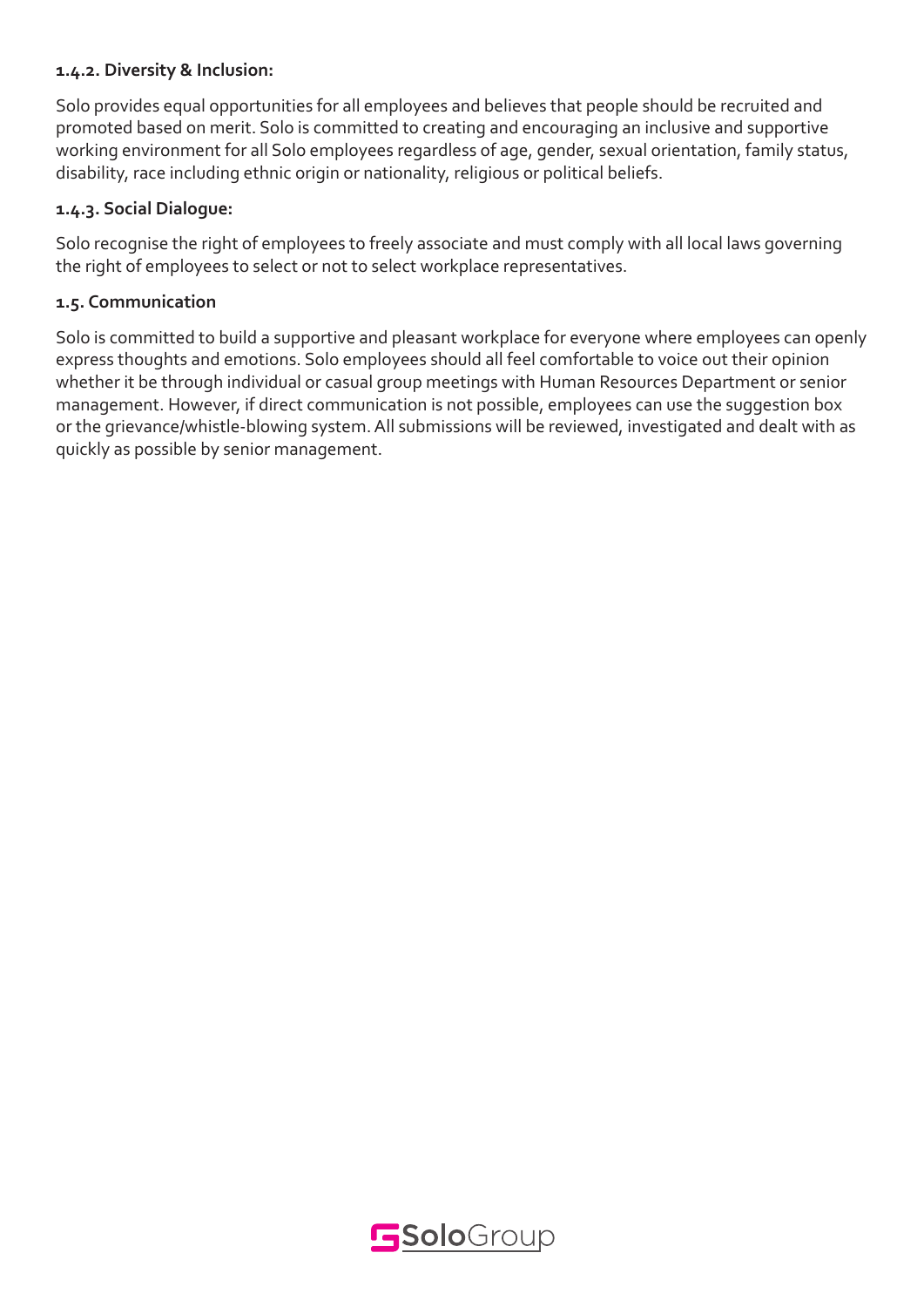## **Ethics Policy**

All Solo employees must adhere to the highest standards of business ethical conduct. We act with integrity and honesty. Any misconduct occurring or has occurred must be reported as timely as possible to top management through the grievance/whistle-blowing system.

#### **2.1. Anti-Corruption**

All Solo employees are required to follow all applicable laws, rules, and regulations related to anti-bribery and corruption.

#### **2.2. Improper Payments, Gifts and Entertainment**

All Solo employees may not give or receive gifts or entertainment.

#### **2.3. Anticompetitive practices**

All kind of anticompetitive practices are to be avoided, like for example agreement on prices with competitors.

#### **2.4. Responsible Information Management**

2.4.1. Confidential Information: All Solo employees must not disclose any confidential information of Solo and our customers directly or indirectly to anyone outside the company and to anyone within the company except to those who need to know or use the information.

2.4.2. Information Protection: Solo shall develop and maintain measures to protect information from access by unauthorised parties.

2.4.3. Password Security: Unique individual login credentials of any system, servers and websites should not be shared with anyone. Records of this information should also be stored securely.

2.4.4. Solo's Intellectual Property

2.4.4.1. All Solo employees must take appropriate measures to protect Solo's Intellectual Property. Unless needed to carry out task, employees should not take photo or reproduce information about our machinery and process.

2.4.4.2. Solo shall be entitled to sole ownership of any intellectual property rights including but not limited to software programs, hardware specifications and other property rights created, developed and discovered by Solo employee while in the course of his/her employment with the Company, including all registrations for the same.

#### 2.4.5. Employee's Personal Data Privacy

This sets the minimum standard which will guide all Solo employees when dealing with personal data. If local law is more stringent, measures must be taken to comply with the local requirement.